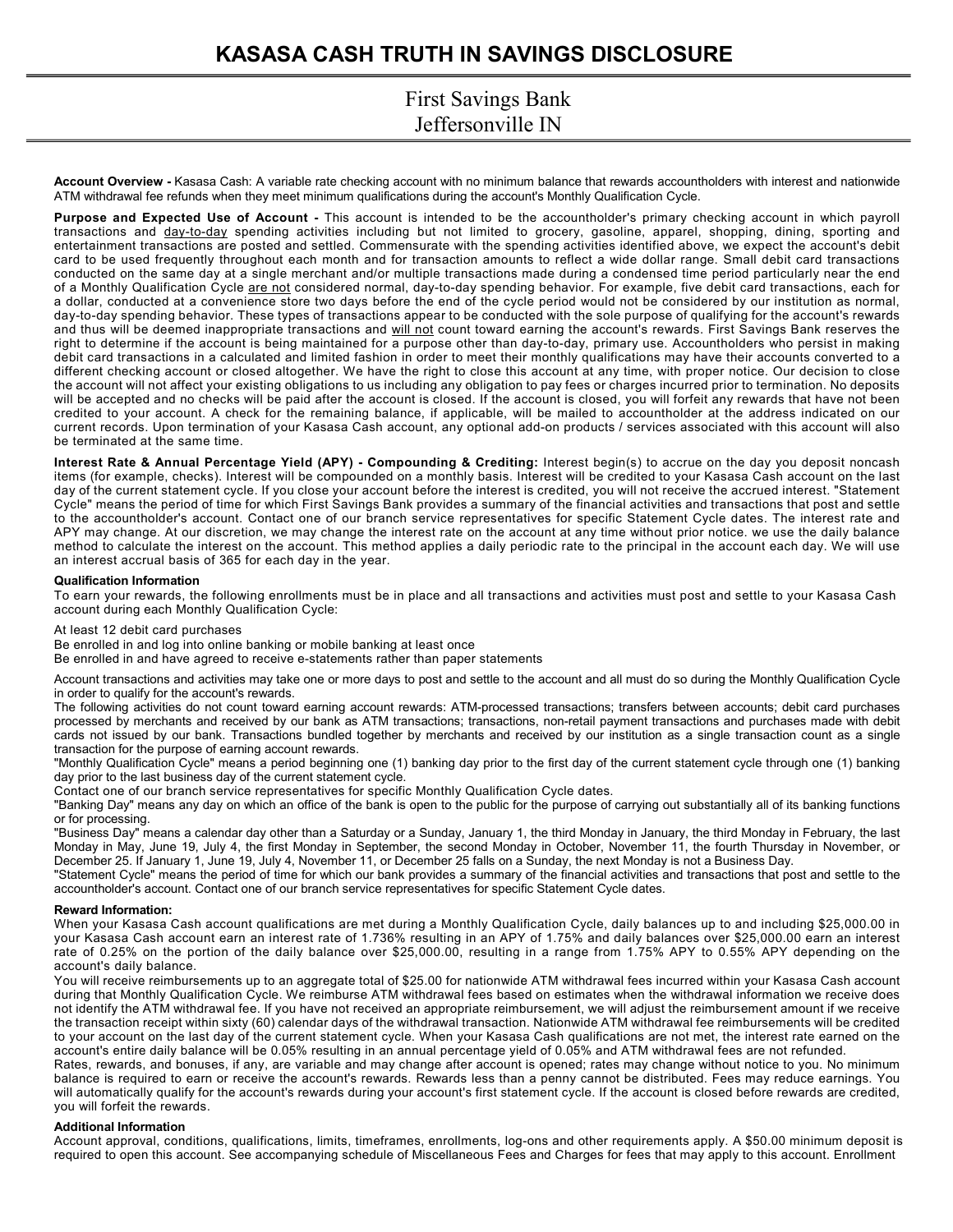### **KASASA CASH TRUTH IN SAVINGS DISCLOSURE (cont)**

in electronic services (e.g. online banking, e-statements) and log-ons may be required to meet some of the account's qualifications. Limit of one (1) Kasasa Cash account per primary account holder. There are no recurring monthly maintenance charges or fees to open or close this account. This account is not to be used for commercial purposes. If the account is closed, you will forfeit any rewards that have not been credited to your account. Contact one of our bank service representatives for additional information, details, restrictions, reward calculations, processing limitations, cycle dates and enrollment instructions. Member FDIC. Kasasa and Kasasa Cash are trademarks of Kasasa, Ltd., registered in the U.S.A.

DEPOSIT PRO, Ver. 21.4.0.034 Copr. Finastra USA Corporation 1996, 2022. All Rights Reserved. IN - - L:\CFI\TIS\L772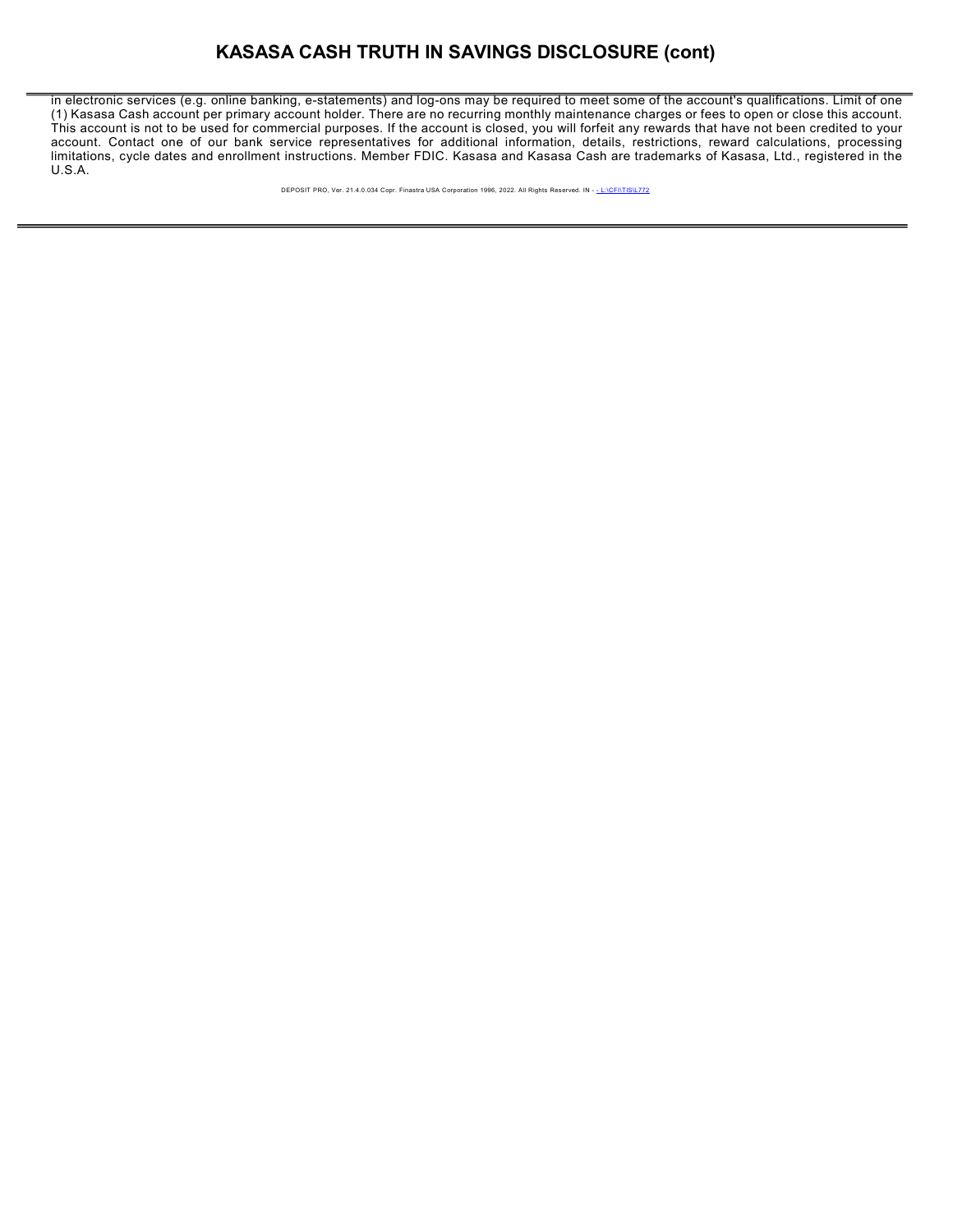## **SAVER FOR KASASA CASH TRUTH IN SAVINGS DISCLOSURE**

First Savings Bank Jeffersonville IN

#### **Account Overview**

Kasasa Cash: A variable rate checking account with no minimum balance that rewards accountholders with interest and nationwide ATM

withdrawal fee refunds when they meet minimum qualifications during the account's Monthly Qualification Cycle.

Kasasa Saver is a variable rate deposit account with no minimum balance that rewards accountholders with interest when they meet the minimum qualifications associated with their linked Kasasa Cash checking account during each Monthly Qualification Cycle.

#### **Purpose and Expected Use of Account**

This account is intended to be the accountholder's primary checking account in which payroll transactions and day-today spending activities including but not limited to grocery, gasoline, apparel, shopping, dining, sporting and entertainment transactions are posted and settled. Commensurate with the spending activities identified above, we expect the account's debit card to be used frequently throughout each month and for transaction amounts to reflect a wide dollar range. Small debit card transactions conducted on the same day at a single merchant and/or multiple transactions made during a condensed time period particularly near the end of a Monthly Qualification Cycle are not considered normal, dayto-day spending behavior. For example, five debit card transactions, each for a dollar, conducted at a convenience store two days before the end of the cycle period would not be considered by our institution as normal, day-to-day spending behavior. These types of transactions appear to be conducted with the sole purpose of qualifying for the account's rewards and thus will be deemed inappropriate transactions and will not count toward earning the account's rewards. First Savings Bank reserves the right to determine if the account is being maintained for a purpose other than day-to-day, primary use. Accountholders who persist in making debit card transactions in a calculated and limited fashion in order to meet their monthly qualifications may have their accounts converted to a different checking account or closed altogether. We have the right to close this account at any time, with proper notice. Our decision to close the account will not affect your existing obligations to us including any obligation to pay fees or charges incurred prior to termination. No deposits will be accepted and no checks will be paid after the account is closed. If the account is closed, you will forfeit any rewards that have not been credited to your account. A check for the remaining balance, if applicable, will be mailed to accountholder at the address indicated on our current records. Upon termination of your Kasasa Cash with Kasasa Saver account, any optional add-on products / services associated with this account will also be terminated at the same time. If, for whatever reason the Kasasa Saver portion of your account is closed, your account will automatically be converted to a standalone Kasasa Cash account and only the Kasasa Cash terms and conditions articulated within this disclosure will apply.

#### **Interest Rate & Annual Percentage Yield (APY)**

#### **Compounding & Crediting**

Interest begin(s) to accrue on the day you deposit noncash items (for example, checks). Interest on the Kasasa Cash portion of the account is not compounded. Interest on the Kasasa Saver portion of the account is compounded on a monthly basis. Interest will be credited to your Kasasa Cash portion of the account on the last day of the current statement cycle and automatically transferred to the Kasasa Saver portion of the account within one (1) day. If you close your account before the interest is credited, you will not receive the accrued interest.

"Statement Cycle" means the period of time for which First Savings Bank provides a summary of the financial activities and transactions that post and settle to the accountholder's account. Contact one of our branch service representatives for specific Statement Cycle dates.

#### **Balance Computation Method**

Kasasa Cash: We use the daily balance method to calculate the interest in your Kasasa Cash account. This method applies a daily periodic rate

to the principal in the account each day in the Statement Cycle. We will use an interest accrual basis of 365 for each day in the year.

Kasasa Saver: We use the daily balance method to calculate the interest in your Kasasa Saver account. This method applies a daily periodic rate to the principal in the account each day day in the Statement Cycle. We will use an interest accrual basis of 365 for each day in the year.

#### **Interest Rate & Annual Percentage Yield**

Both the Kasasa Cash and Kasasa Saver portions of the account are variable rate accounts. The interest rate and annual percentage yield may change. The interest rate is determined at our discretion and we may change the interest rate on your account at any time, without any limitations, and without notice to you.

When your Kasasa Cash account qualifications are met during a Monthly Qualification Cycle:

Kasasa Cash: daily balances up to and including \$25,000.00 in your Kasasa Cash account earn an interest rate of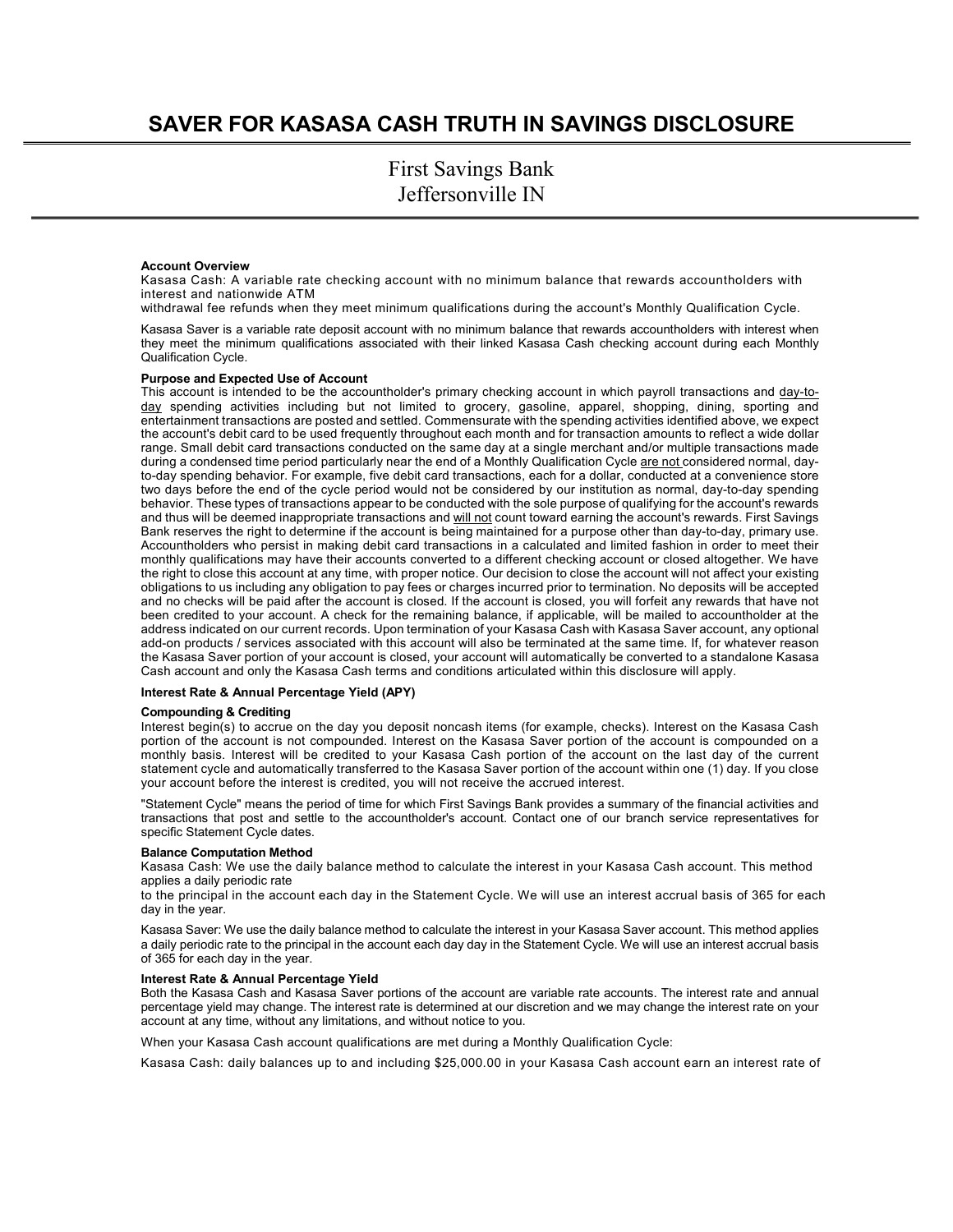### **SAVER FOR KASASA CASH TRUTH IN SAVINGS DISCLOSURE (cont)**

1.736.% resulting in a non-compounded rate\* of 1.75%; and daily balances over \$25,000.00 earn an interest rate of 0.25% on the portion of the daily balance over \$25,000.00.

Kasasa Saver: daily balances up to and including \$100,000.00 in your Kasasa Saver account earn an interest rate of .747% resulting in an APY of .75%; and daily balances over \$100,000.00 earn an interest rate of 0.25% on the portion of the daily balance over \$100,000.00, resulting in a range from .75% APY to 0.50% APY depending on the account's daily balance.

When your Kasasa Cash account qualifications are not met during a Monthly Qualification Cycle:

Kasasa Cash: ATM withdrawal fees are not refunded and the entire daily balance in the account earns an interest rate of 0.05% resulting in a non-compounded rate\* of 0.05%.

Kasasa Saver: the entire daily balance in the Kasasa Saver account earns an interest rate of 0.05% resulting in an annual percentage yield of 0.05%.

\* Interest in Kasasa Cash does not compound because it is automatically transferred to the Kasasa Saver account within one day. Note: Automatic transfer may cause an overdraft to your Kasasa Cash account, if the account's balance is less than the transferred amount when transfer occurs.

#### **Qualification Information**

To earn your rewards, the following enrollments must be in place and all transactions and activities must post and settle to your Kasasa Cash

account during each Monthly Qualification Cycle:

At least 12 debit card purchases.

Be enrolled in and log into online banking or mobile banking at least once.

Be enrolled in and have agreed to receive e-statements rather than paper statements.

Account transactions and activities may take one or more days to post and settle to the account and all must do so during the Monthly Qualification Cycle

in order to qualify for the account's rewards.

The following activities do not count toward earning account rewards: ATM-processed transactions; transfers between accounts; debit card purchases processed by merchants and received by our bank as ATM transactions; transactions, nonretail payment transactions and purchases made with debit cards not issued by our bank. Transactions bundled together by merchants and received by our institution as a single transaction count as a single transaction for the purpose of earning account rewards.

"Monthly Qualification Cycle" means a period beginning one (1) banking day prior to the first day of the current statement cycle through one (1) banking day prior to the last business day of the current statement cycle.

Contact one of our branch service representatives for specific Monthly Qualification Cycle dates.

"Banking Day" means any day on which an office of the bank is open to the public for the purpose of carrying out substantially all of its banking functions or for processing.

"Business Day" means a calendar day other than a Saturday or a Sunday, January 1, the third Monday in January, the third Monday in February, the last Monday in May, June 19, July 4, the first Monday in September, the second Monday in October, November 11, the fourth Thursday in November, or December 25. If January 1, June 19, July 4, November 11, or December 25 falls on a Sunday, the next Monday is not a Business Day.

"Statement Cycle" means the period of time for which our bank provides a summary of the financial activities and transactions that post and settle to the accountholder's account. Contact one of our branch service representatives for specific Statement Cycle dates.

#### **Reward Information**

When your Kasasa Cash account qualifications are met during a Monthly Qualification Cycle, daily balances up to and including \$25,000.00 in your Kasasa Cash account earn an interest rate of 1.736% resulting in a non-compounded rate\* of 1.75%; and daily balances over \$25,000.00 earn an interest rate of 0.25% on the portion of the daily balance over \$25,000.00, resulting in a non-compound rate\* of 1.736%.

In addition, daily balances up to and including \$100,000.00 in your Kasasa Saver account earn an interest rate of .747% resulting in an APY of .75%; and daily balances over \$100,000.00 earn an interest rate of 0.25% on the portion of the daily balance over \$100,000.00, resulting in a range from .75% to 0.50% APY depending on the Kasasa Saver account's daily balance.

You will receive reimbursements up to an aggregate total of \$25.00 for nationwide ATM withdrawal fees incurred within your Kasasa Cash account during that Monthly Qualification Cycle. We reimburse ATM withdrawal fees based on estimates when the withdrawal information we receive does not identify the ATM withdrawal fee. If you have not received an appropriate reimbursement, we will adjust the reimbursement amount if we receive the transaction receipt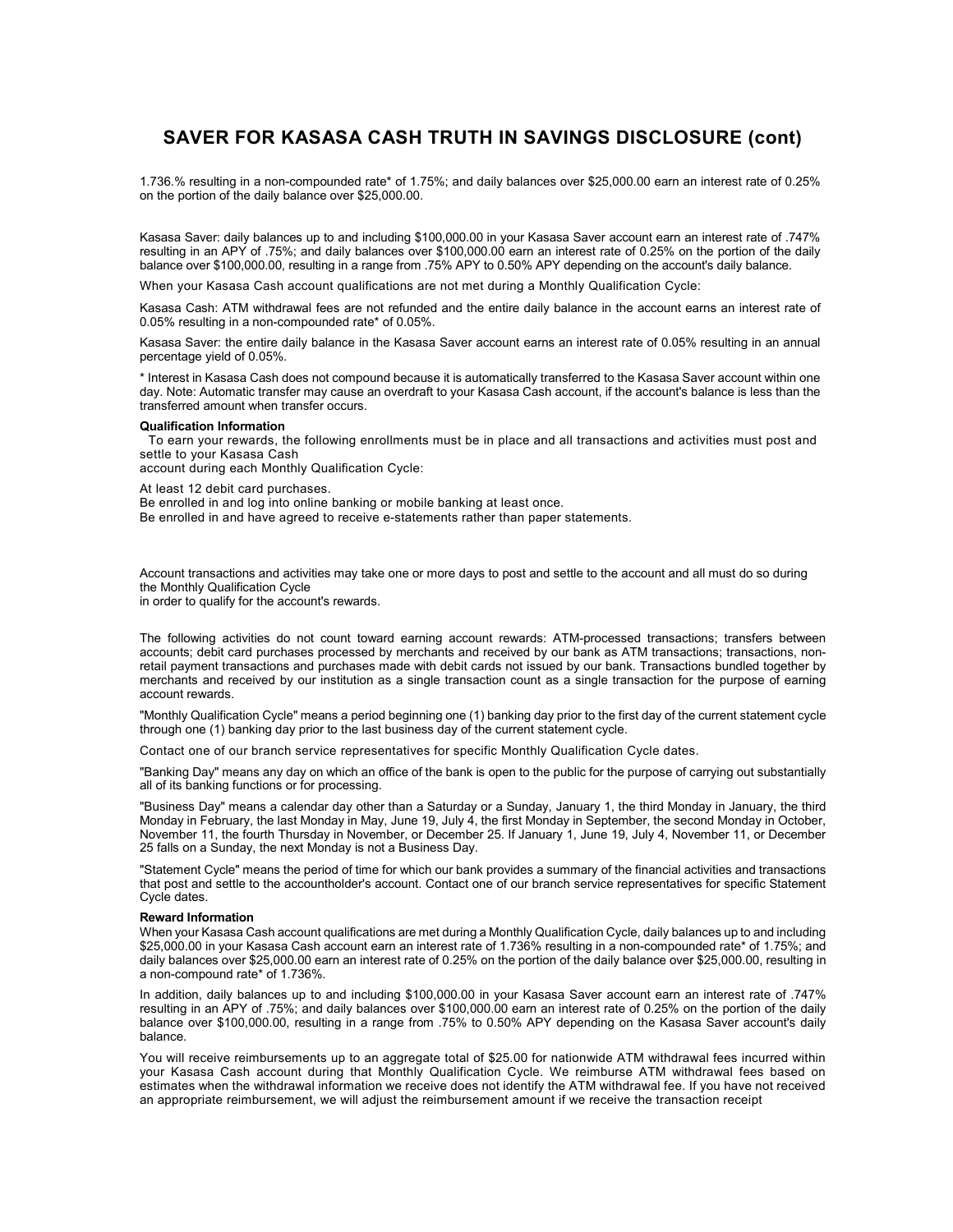### **SAVER FOR KASASA CASH TRUTH IN SAVINGS DISCLOSURE (cont)**

within sixty (60) calendar days of the withdrawal transaction. **NOTE: ATM fee reimbursements only apply to Kasasa Cash transactions via ATM; Kasasa Saver ATM transaction fees are not reimbursed nor refunded.**

When your Kasasa Cash qualifications are not met, the interest rate earned on the account's entire daily balance will be 0.05% resulting in a non-compounding annual percentage yield of 0.05% and ATM withdrawal fees are not refunded. In addition, the entire daily balance in the Kasasa Saver account earns an interest rate of 0.05% resulting in an annual percentage yield of 0.05%.

Nationwide ATM withdrawal fee reimbursements will be credited to your account on the last day of the current statement cycle.

Rates, rewards, and bonuses, if any, are variable and may change after account is opened; rates may change without notice to you. No minimum balance is required to earn or receive the account's rewards. Rewards less than a penny cannot be distributed. Fees may reduce earnings. You will automatically qualify for the account's rewards during your account's first statement cycle. If the account is closed before rewards are credited, you will forfeit the rewards.

#### **Additional Information**

Account approval, conditions, qualifications, limits, timeframes, enrollments, log-ons and other requirements apply. A \$50.00 minimum deposit is required to open the Kasasa Cash portion of the account. A \$50.00 minimum deposit is required to open the Kasasa Saver portion of the account. See accompanying schedule of Miscellaneous Fees and Charges for fees that may apply to this account. Enrollment in electronic services (e.g. online banking, e-statements) and log-ons may be required to meet some of the account's qualifications. Limit of one (1) Kasasa Cash with Saver account per primary account holder. There are no recurring monthly maintenance charges or fees to open or close this account. This account is not to be used for commercial purposes. If the account is closed, you will forfeit any rewards that have not been credited to your account. A Kasasa Cash account is required to have a Kasasa Saver account. If, for whatever reason the Kasasa Saver portion of your account is closed, your account will automatically be converted to the associated standalone Kasasa Cash account and that account's terms and conditions articulated within their specific disclosure will apply. A linked Kasasa Saver account is required for automatic savings.

Contact one of our bank service representatives for additional information, details, restrictions, reward calculations, processing limitations, cycle dates and enrollment instructions. Member FDIC. Kasasa, Kasasa Cash and Kasasa Saver are trademarks of Kasasa, Ltd., registered in the U.S.A.

US. 1.<br>Ver. 21.4.0.034 Copr. Finastra USA Corporation 1996, 2022. All Rights Reserved. IN - <u>- L:\CFI\TIS\L772</u>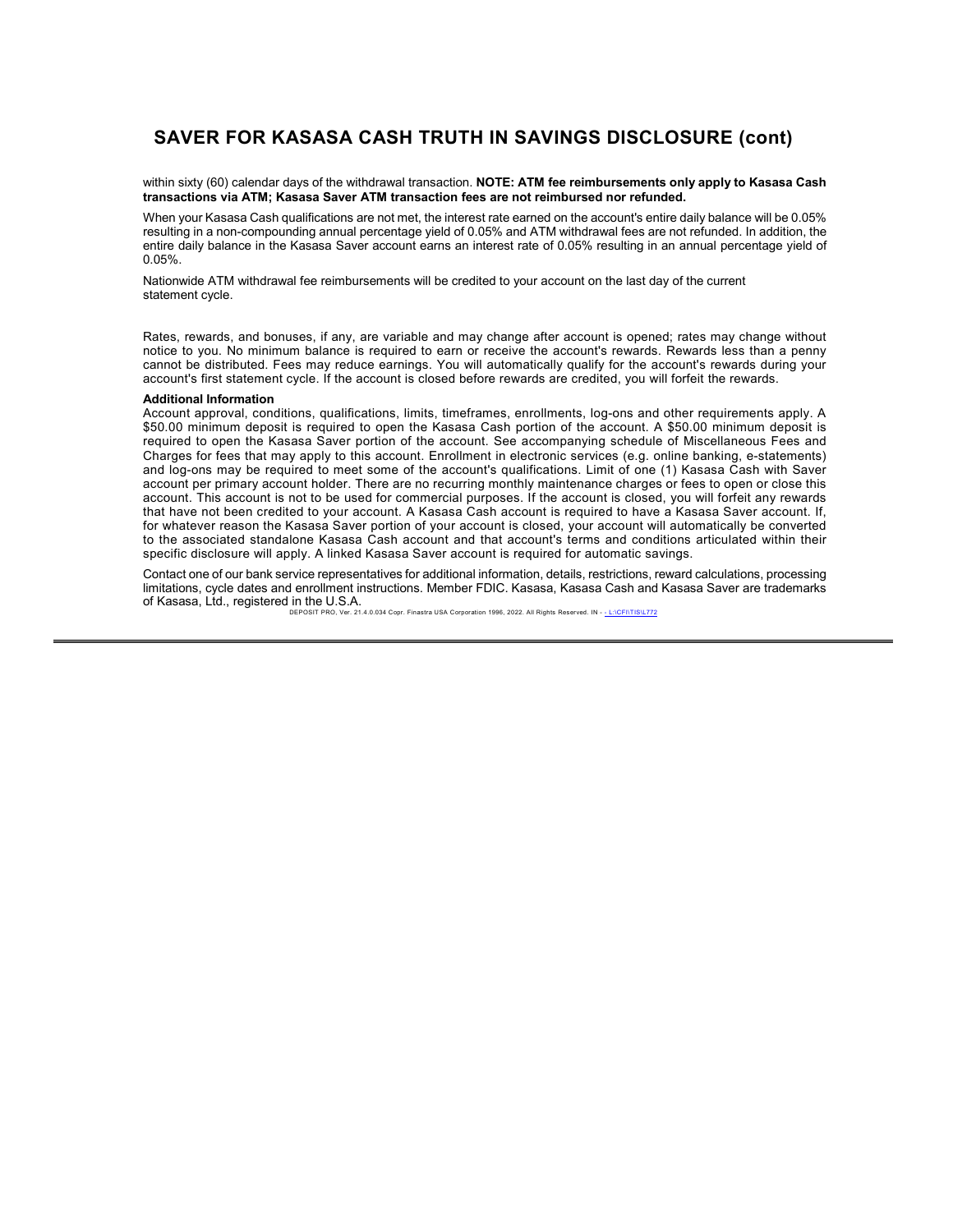#### **Account Overview**

Kasasa Cash Back: A variable reward checking account with no minimum balance that rewards accountholders with cash back on their debit card purchases and nationwide ATM withdrawal fee refunds when they meet minimum qualifications during the account's Monthly Qualification Cycle.

#### **Purpose and Expected Use of Account**

This account is intended to be the accountholder's primary checking account in which payroll transactions and day-to-day spending activities including but not limited to grocery, gasoline, apparel, shopping, dining, sporting and entertainment transactions are posted and settled.

Commensurate with the spending activities identified above, we expect the account's debit card to be used frequently throughout each month and for transaction amounts to reflect a wide dollar range. Small debit card transactions conducted on the same day at a single merchant and/or multiple transactions made during a condensed time period particularly near the end of a Monthly Qualification Cycle are not considered normal, day-to-day spending behavior. For example, five debit card transactions, each for a dollar, conducted at a convenience store two days before the end of the cycle period would not be considered by our institution as normal, day-to-day spending behavior. These types of transactions appear to be conducted with the sole purpose of qualifying for the account's rewards and thus will be deemed inappropriate transactions and will not count toward earning the account's rewards. First Savings Bank reserves the right to determine if the account is being maintained for a purpose other than day-to-day, primary use. Accountholders who persist in making debit card transactions in a calculated and limited fashion in order to meet their monthly qualifications may have their accounts converted to a different checking account or closed altogether. We have the right to close this account at any time, with proper notice. Our decision to close the account will not affect your existing obligations to us including any obligation to pay fees or charges incurred prior to termination. No deposits will be accepted and no checks will be paid after the account is closed. If the account is closed, you will forfeit any rewards that have not been credited to your account. A check for the remaining balance, if applicable, will be mailed to accountholder at the address indicated on our current records. Upon termination of your Kasasa Cash Back account, any optional add-on products / services associated with this account will also be terminated at the same time.

#### **Qualification Information**

To earn your rewards, the following enrollments must be in place and all transactions and activities must post and settle to your Kasasa Cash Back account during each Monthly Qualification Cycle:

At least 12 debit card purchases

Be enrolled in and log into online banking or mobile banking at least once

Be enrolled in and have agreed to receive e-statements rather than paper statements

Account transactions and activities may take one or more days to post and settle to the account and all must do so during the Monthly Qualification Cycle in order to qualify for the account's rewards.

The following activities do not count toward earning account rewards: ATM-processed transactions; transfers between accounts; debit card purchases processed by merchants and received by our bank as ATM transactions; transactions, non-retail payment transactions and purchases made with debit cards not issued by our bank. Transactions bundled together by merchants and received by our institution as a single transaction count as a single transaction for the purpose of earning account rewards.

"Monthly Qualification Cycle" means a period beginning one (1) banking day prior to the first day of the current statement cycle through one (1) banking day prior to the last business day of the current statement cycle.

Contact one of our branch service representatives for specific Monthly Qualification Cycle dates.

"Banking Day" means any day on which an office of the bank is open to the public for the purpose of carrying out substantially all of its banking functions or for processing.

"Business Day" means a calendar day other than a Saturday or a Sunday, January 1, the third Monday in January, the third Monday in February, the last Monday in May, June 19, July 4, the first Monday in September, the second Monday in October, November 11, the fourth Thursday in November, or December 25. If January 1, June 19, July 4, November 11, or December 25 falls on a Sunday, the next Monday is not a Business Day.

"Statement Cycle" means the period of time for which our bank provides a summary of the financial activities and transactions that post and settle to the accountholder's account. Contact one of our branch service representatives for specific Statement Cycle dates.

#### **Reward Information**

When Kasasa Cash Back qualifications are met during a Monthly Qualification Cycle, you will receive 2.25% cash back on up to a total of \$400.00 debit card purchases that post and settle to the account during that cycle period. A maximum of \$9.00 cash back payments may be earned per Monthly Qualification Cycle.

You will receive reimbursements up to an aggregate total of \$25.00 for nationwide ATM withdrawal fees incurred within your Kasasa Cash Back account during that Monthly Qualification Cycle. We reimburse ATM withdrawal fees based on estimates when the withdrawal information we receive does not identify the ATM withdrawal fee. If you have not received an appropriate reimbursement, we will adjust the reimbursement amount if we receive the transaction receipt within sixty (60) calendar days of the withdrawal transaction.

When your Kasasa Cash Back account qualifications are not met, no cash back payments are made and ATM withdrawal fees are not refunded.

Cash back payments and nationwide ATM withdrawal fee reimbursements will be credited to your Kasasa Cash Back account on the last day of the current statement cycle.

Rates, rewards, and bonuses, if any, are variable and may change after account is opened; rates may change without notice to you. No minimum balance is required to earn or receive the account's rewards. Rewards less than a penny cannot be distributed. You will automatically qualify for the account's rewards during your account's first statement cycle. If the account is closed before rewards are credited, you will forfeit the rewards.

#### **Additional Information**

Account approval, conditions, qualifications, limits, timeframes, enrollments, log-ons and other requirements apply. A \$50.00 minimum deposit is required to open the account. See accompanying schedule of Miscellaneous Fees and Charges for fees that may apply to this account. Enrollment in electronic services (e.g. online banking, e-statements) and log-ons may be required to meet some of the account's qualifications. Limit of one (1) Kasasa Cash Back account per primary accountholder. There are no recurring monthly maintenance charges or fees to open or close this account. This account is not to be used for commercial purposes. If the account is closed, you will forfeit any rewards that have not been credited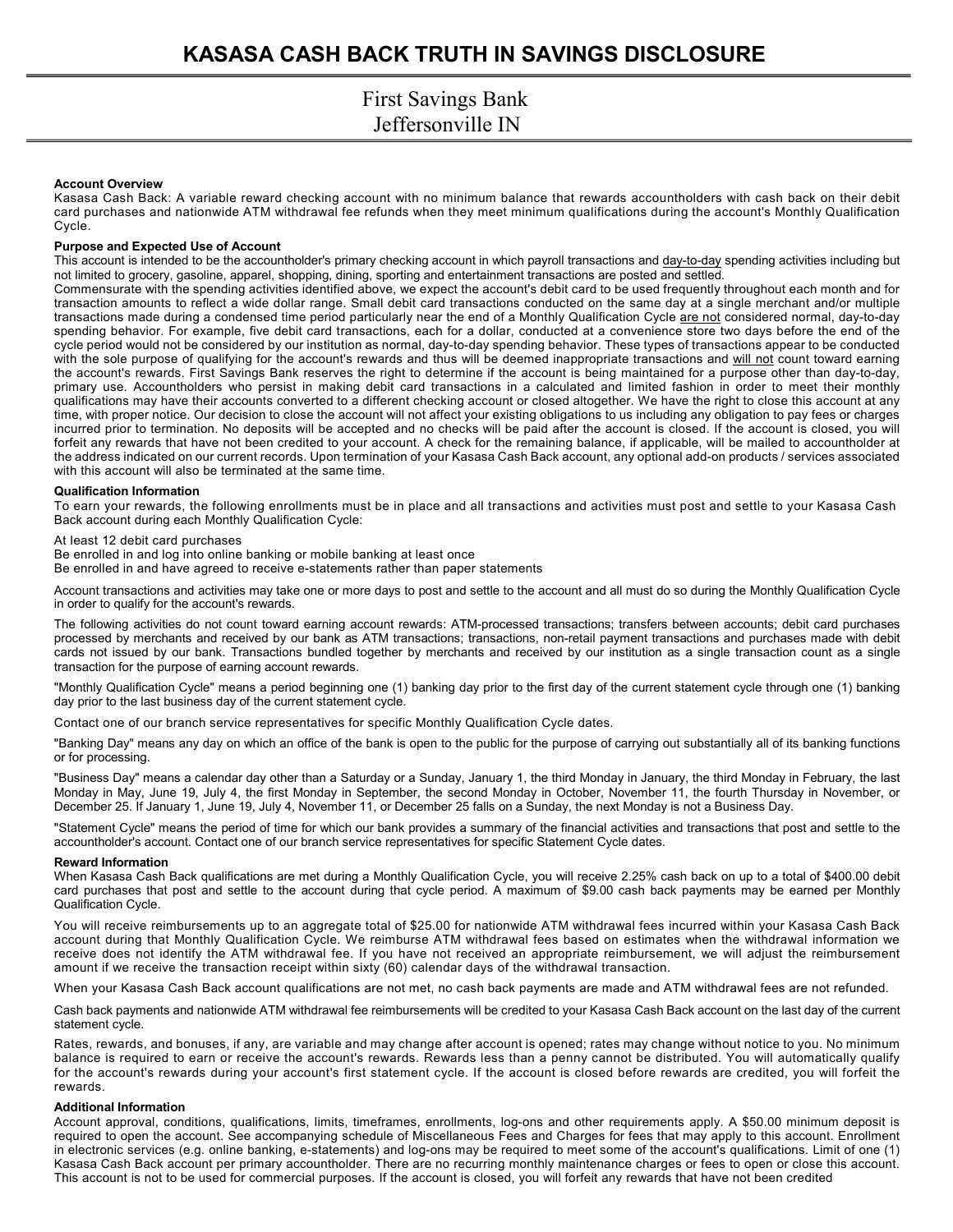# **KASASA CASH BACK TRUTH IN SAVINGS DISCLOSURE (cont)**

to your account. Contact one of our bank service representatives for additional information, details, restrictions, reward calculations, processing limitations, cycle dates and enrollment instructions. Member FDIC. Kasasa and Kasasa Cash Back are trademarks of Kasasa, Ltd., registered in the U.S.A.

DEPOSIT PRO, Ver. 21.4.0.034 Copr. Finastra USA Corporation 1996, 2022. All Rights Reserved. IN - - L:\CFI\TIS\L772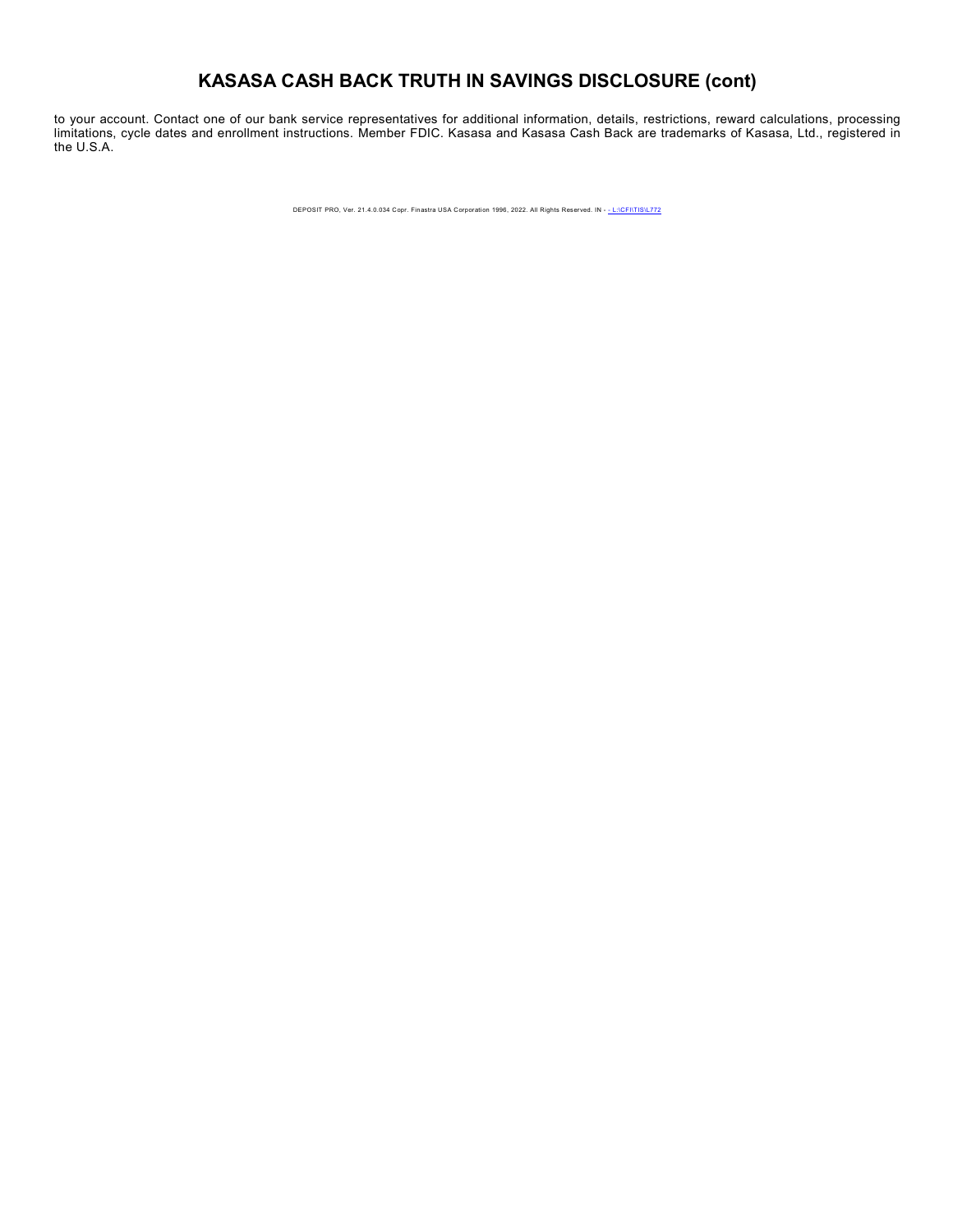#### **Account Overview**

Kasasa Cash Back: A variable rate checking account with no minimum balance that rewards accountholders with interest and nationwide ATM withdrawal fee refunds when they meet minimum qualifications during the account's Monthly Qualification Cycle.

Kasasa Saver is a variable rate deposit account with no minimum balance that rewards accountholders with interest when they meet the minimum qualifications associated with their linked Kasasa Cash Back checking account during each Monthly Qualification Cycle.

#### **Purpose and Expected Use of Account**

This account is intended to be the accountholder's primary checking account in which payroll transactions and day-to-day spending activities including but not limited to grocery, gasoline, apparel, shopping, dining, sporting and entertainment transactions are posted and settled. Commensurate with the spending activities identified above, we expect the account's debit card to be used frequently throughout each month and for transaction amounts to reflect a wide dollar range. Small debit card transactions conducted on the same day at a single merchant and/or multiple transactions made during a condensed time period particularly near the end of a Monthly Qualification Cycle are not considered normal, day-to-day spending behavior. For example, five debit card transactions, each for a dollar, conducted at a convenience store two days before the end of the cycle period would not be considered by our institution as normal, day-to-day spending behavior. These types of transactions appear to be conducted with the sole purpose of qualifying for the account's rewards and thus will be deemed inappropriate transactions and will not count toward earning the account's rewards. First Savings Bank reserves the right to determine if the account is being maintained for a purpose other than day-to-day, primary use. Accountholders who persist in making debit card transactions in a calculated and limited fashion in order to meet their monthly qualifications may have their accounts converted to a different checking account or closed altogether. We have the right to close this account at any time, with proper notice. Our decision to close the account will not affect your existing obligations to us including any obligation to pay fees or charges incurred prior to termination. No deposits will be accepted and no checks will be paid after the account is closed. If the account is closed, you will forfeit any rewards that have not been credited to your account. A check for the remaining balance, if applicable, will be mailed to accountholder at the address indicated on our current records. Upon termination of your Kasasa Cash Back with Kasasa Saver account, any optional add-on products / services associated with this account will also be terminated at the same time. If, for whatever reason the Kasasa Saver portion of your account is closed, your account will automatically be converted to a standalone Kasasa Cash Back account and only the Kasasa Cash Back terms and conditions articulated within this disclosure will apply.

#### **Interest Rate & Annual Percentage Yield (APY)**

#### **Compounding & Crediting**

Interest begin(s) to accrue on the day you deposit noncash items (for example, checks). Interest will compound on a monthly basis. Interest will be credited to your Kasasa Saver account on the last day of the current statement cycle. If you close your account before the interest is credited, you will not receive the accrued interest.

"Statement Cycle" means the period of time for which First Savings Bank provides a summary of the financial activities and transactions that post and settle to the accountholder's account. Contact one of our branch service representatives for specific Statement Cycle dates.

#### **Balance Computation Method**

Kasasa Saver: We use the daily balance method to calculate the interest in your Kasasa Saver account. This method applies a daily periodic rate to the principal in the account each day day in the Statement Cycle. We will use an interest accrual basis of 365 for each day in the year.

#### **Interest Rate & Annual Percentage Yield**

The Kasasa Saver is a variable rate account. The interest rate and annual percentage yield may change. The interest rate is determined at our discretion and we may change the interest rate on your account at any time, without any limitations, and without notice to you.

When your Kasasa Cash Back account qualifications are met during a Monthly Qualification Cycle:

Kasasa Saver: daily balances up to and including \$100,000.00 in your Kasasa Saver account earn an interest rate of .747% resulting in an APY of .75%; and daily balances over \$100,000.00 earn an interest rate of 0.25% on the portion of the daily balance over \$100,000.00, resulting in a range from 0.75 APY to 0.50% APY depending on the account's daily balance.

When your Kasasa Cash Back account qualifications are not met during a Monthly Qualification Cycle:

Kasasa Saver: the entire daily balance in the Kasasa Saver account earns an interest rate of 0.05% resulting in an annual percentage yield of 0.05%.

#### **Qualification Information**

To earn your rewards, the following enrollments must be in place and all transactions and activities must post and settle to your Kasasa Cash Back account during each Monthly Qualification Cycle:

At least 12 debit card purchases.

Be enrolled in and log into online banking or mobile banking at least once.

Be enrolled in and have agreed to receive e-statements rather than paper statements.

Account transactions and activities may take one or more days to post and settle to the account and all must do so during the Monthly Qualification Cycle in order to qualify for the account's rewards.

The following activities do not count toward earning account rewards: ATM-processed transactions; transfers between accounts; debit card purchases processed by merchants and received by our bank as ATM transactions; transactions, non-retail payment transactions and purchases made with debit cards not issued by our bank. Transactions bundled together by merchants and received by our institution as a single transaction count as a single transaction for the purpose of earning account rewards.

"Monthly Qualification Cycle" means a period beginning one (1) banking day prior to the first day of the current statement cycle through one (1) banking day prior to the last business day of the current statement cycle.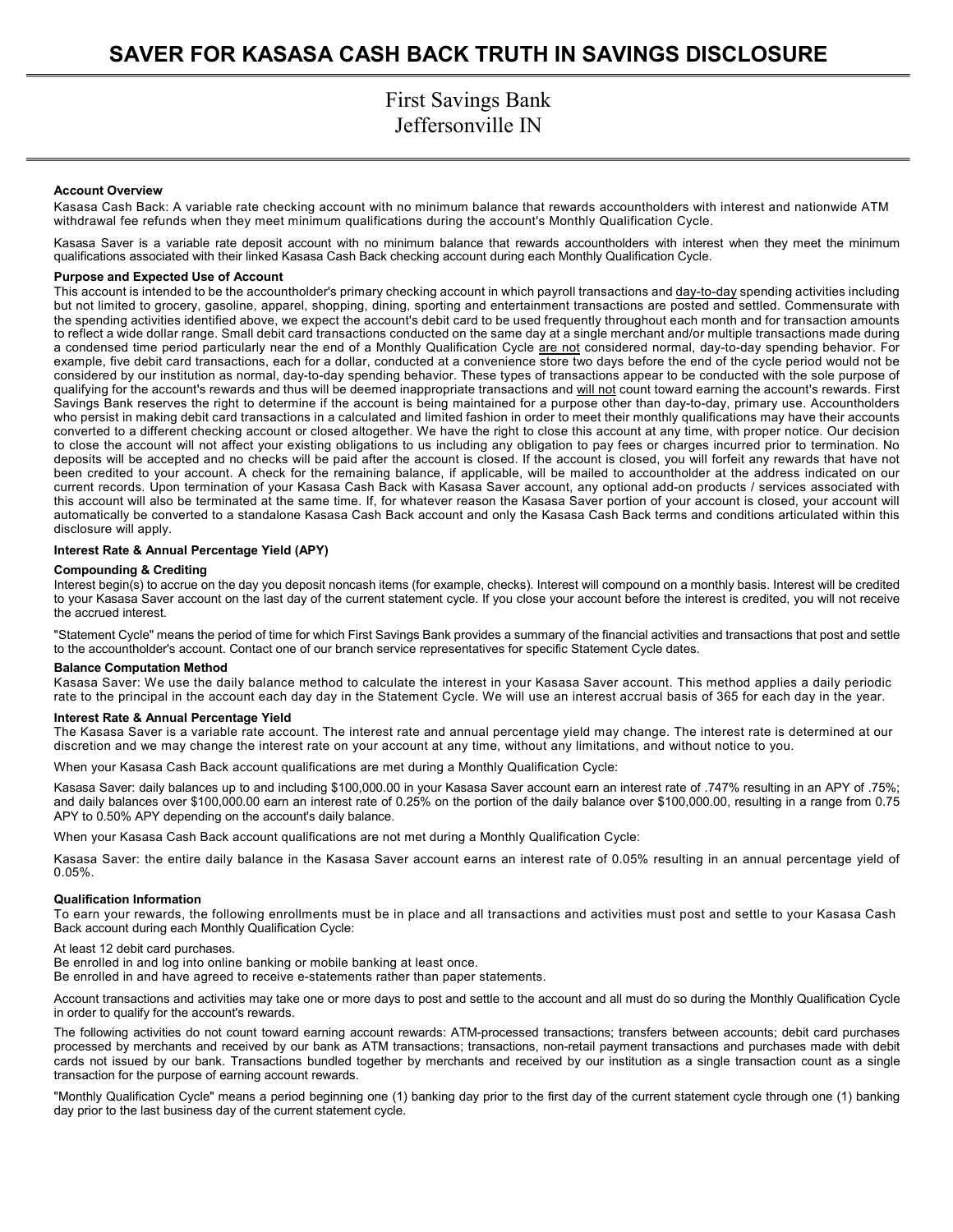### **SAVER FOR KASASA CASH BACK TRUTH IN SAVINGS DISCLOSURE (cont)**

Contact one of our branch service representatives for specific Monthly Qualification Cycle dates.

"Banking Day" means any day on which an office of the bank is open to the public for the purpose of carrying out substantially all of its banking functions or for processing.

"Business Day" means a calendar day other than a Saturday or a Sunday, January 1, the third Monday in January, the third Monday in February, the last Monday in May, June 19, July 4, the first Monday in September, the second Monday in October, November 11, the fourth Thursday in November,

or December 25. If January 1, June 19, July 4, November 11, or December 25 falls on a Sunday, the next Monday is not a Business Day.

"Statement Cycle" means the period of time for which our bank provides a summary of the financial activities and transactions that post and settle to the accountholder's account. Contact one of our branch service representatives for specific Statement Cycle dates.

#### **Reward Information**

When Kasasa Cash Back qualifications are met during a Monthly Qualification Cycle, you will receive 2.25% cash back on up to a total of \$400.00 debit card purchases that post and settle to the account during the cycle period. A maximum of \$9.00 cash back payments may be earned per Monthly Qualification Cycle.

In addition, daily balances up to and including \$100,000.00 in your Kasasa Saver account earn an interest rate of .747% resulting in an APY of .75%; and daily balances over \$100,000.00 earn an interest rate of 0.25% on the portion of the daily balance over \$100,000.00, resulting in a range from .75% to 0.50% APY depending on the account's daily balance.

You will receive reimbursements up to an aggregate total of \$25.00 for nationwide ATM withdrawal fees incurred within your Kasasa Cash Back account during that Monthly Qualification Cycle. We reimburse ATM withdrawal fees based on estimates when the withdrawal information we receive does not identify the ATM withdrawal fee. If you have not received an appropriate reimbursement, we will adjust the reimbursement amount if we receive the transaction receipt within sixty (60) calendar days of the withdrawal transaction. **NOTE: ATM fee reimbursements only apply to Kasasa Cash Back transactions via ATM; Kasasa Saver ATM transaction fees are not reimbursed nor refunded.**

When your Kasasa Cash Back account qualifications are not met, no cash back payments are made and ATM withdrawal fees are not refunded. In addition, the entire daily balance in the Kasasa Saver account earns an interest rate of 0.05% resulting in an annual percentage yield of 0.05%.

The cash back payments and nationwide ATM withdrawal fee reimbursements earned in your Kasasa Cash Back account will be credited to your account on the last day of the current statement cycle.

Rates, rewards, and bonuses, if any, are variable and may change after account is opened; rates may change without notice to you. No minimum balance is required to earn or receive the account's rewards. Rewards less than a penny cannot be distributed. Fees may reduce earnings. You will automatically qualify for the account's rewards during your account's first statement cycle. If the account is closed before rewards are credited, you will forfeit the rewards.

#### **Additional Information**

Account approval, conditions, qualifications, limits, timeframes, enrollments, log-ons and other requirements apply. A \$50.00 minimum deposit is required to open the Kasasa Cash Back account. A \$50.00 minimum deposit is required to open the Kasasa Saver account. See accompanying schedule of Miscellaneous Consumer Fees and Charges for fees that may apply to this account. Enrollment in electronic services (e.g. online banking, e-statements) and log-ons may be required to meet some of the account's qualifications. Limit of one (1) Kasasa Cash Back with Saver account per primary account holder. There are no recurring monthly maintenance charges or fees to open or close this account. This account is not to be used for commercial purposes. If the account is closed, you will forfeit any rewards that have not been credited to your account. A Kasasa Cash Back account is required to have a Kasasa Saver account. If, for whatever reason the Kasasa Saver portion of your account is closed, your account will automatically be converted to the associated standalone Kasasa Cash Back account and that account's terms and conditions articulated within their specific disclosure will apply. A linked Kasasa Saver account is required for automatic savings.

Contact one of our bank service representatives for additional information, details, restrictions, reward calculations, processing limitations, cycle dates and enrollment instructions. Member FDIC. Kasasa, Kasasa Cash Back and Kasasa Saver are trademarks of Kasasa, Ltd., registered in the U.S.A.

DEPOSIT PRO, Ver. 21.4.0.034 Copr. Finastra USA Corporation 1996, 2022. All Rights Reserved. IN -- L:\CFI\TIS\L772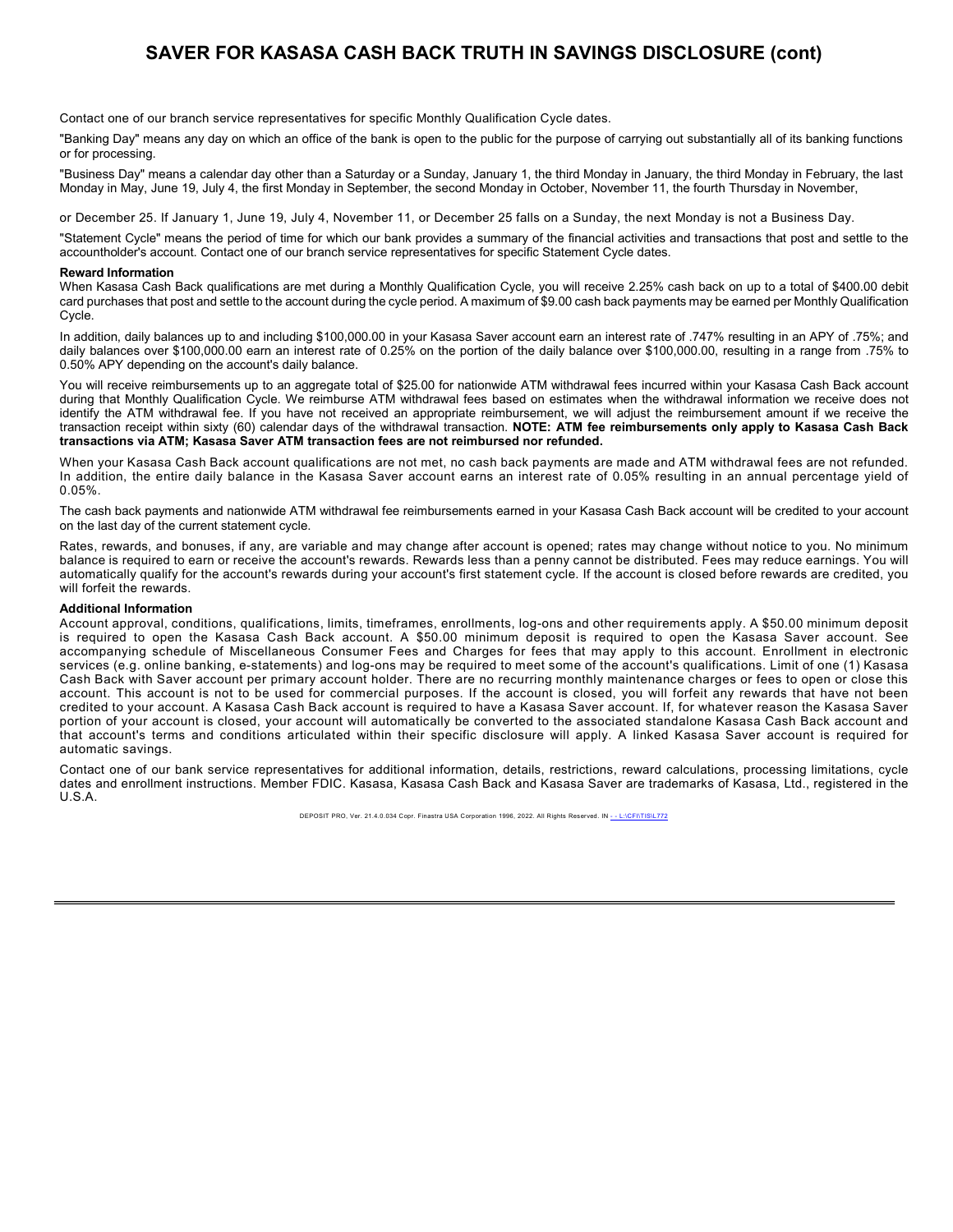#### **Bonus Information**

As a bonus to individuals who open and fund a new Kasasa Tunes account, our bank will refund up to an aggregate total of \$20.00 (which includes any applicable taxes) for any iTunes[, Amazon.com](http://amazon.com/) [o](http://amazon.com/)r Google Play purchases made with your Kasasa Tunes debit card that post and settle to the account within the first 60 calendar days after your account is opened. This refund will be credited to your account on the last day of the current statement cycle in which your aggregate iTunes[, Amazon.com, G](http://amazon.com/)oogle Play purchase threshold of \$20.00 posts and settles to your account.

Any portion of this bonus that is not used within the stated time period will be forfeited. No minimum balance is required to obtain this bonus. Limit one (1) Kasasa Tunes account per primary account holder and one account opening bonus per account per calendar year. If your Kasasa Tunes account is closed within six (6) months of account opening, we may deduct the value of your account opening bonus at closing. Account opening bonus will not be paid if accountholder switches into a Kasasa Tunes account from another account that offered an account opening incentive to open the initial account.

#### **Account Overview**

Kasasa Tunes: A variable reward checking account with no minimum balance that rewards accountholders with reimbursements on iTunes[, Amazon.com](http://amazon.com/)  and Google Play purchases as well as nationwide ATM withdrawal fee refunds when they meet minimum qualifications during the account's Monthly Qualification Cycle.

#### **Purpose and Expected Use of Account**

This account is intended to be the accountholder's primary checking account in which payroll transactions and day-to-day spending activities including but not limited to grocery, gasoline, apparel, shopping, dining, sporting and entertainment transactions are posted and settled. Commensurate with the spending activities identified above, we expect the account's debit card to be used frequently throughout each month and for transaction amounts to reflect a wide dollar range. Small debit card transactions conducted on the same day at a single merchant and/or multiple transactions made during a condensed time period particularly near the end of a Monthly Qualification Cycle are not considered normal, day-to-day spending behavior. For example, five debit card transactions, each for a dollar, conducted at a convenience store two days before the end of the cycle period would not be considered by our institution as normal, day-to-day spending behavior. These types of transactions appear to be conducted with the sole purpose of qualifying for the account's rewards and thus will be deemed inappropriate transactions and will not count toward earning the account's rewards. First Savings Bank reserves the right to determine if the account is being maintained for a purpose other than day-to-day, primary use. Accountholders who persist in making debit card transactions in a calculated and limited fashion in order to meet their monthly qualifications may have their accounts converted to a different checking account or closed altogether. We have the right to close this account at any time, with proper notice. Our decision to close the account will not affect your existing obligations to us including any obligation to pay fees or charges incurred prior to termination. No deposits will be accepted and no checks will be paid after the account is closed. If the account is closed, you will forfeit any rewards that have not been credited to your account. A check for the remaining balance, if applicable, will be mailed to accountholder at the address indicated on our current records.

#### **Qualification Information**

To earn your rewards, the following enrollments must be in place and all transactions and activities must post and settle to your Kasasa Tunes account during each Monthly Qualification Cycle:

At least 12 debit card purchases

Be enrolled in and log into online banking or mobile banking at least once

Be enrolled in and have agreed to receive e-statements rather than paper statements

Account transactions and activities may take one or more days to post and settle to the account and all must do so during the Monthly Qualification Cycle in order to qualify for the account's rewards.

The following activities do not count toward earning account rewards: ATM-processed transactions; transfers between accounts; debit card purchases processed by merchants and received by our bank as ATM transactions; transactions, non-retail payment transactions and purchases made with debit cards not issued by our bank. Transactions bundled together by merchants and received by our institution as a single transaction count as a single transaction for the purpose of earning account rewards.

"Monthly Qualification Cycle" means a period beginning one (1) banking day prior to the first day of the current statement cycle through one (1) banking day prior to the last business day of the current statement cycle.

Contact one of our branch service representatives for specific Monthly Qualification Cycle dates.

"Banking Day" means any day on which an office of the bank is open to the public for the purpose of carrying out substantially all of its banking functions or for processing.

"Business Day" means a calendar day other than a Saturday or a Sunday, January 1, the third Monday in January, the third Monday in February, the last Monday in May, June 19, July 4, the first Monday in September, the second Monday in October, November 11, the fourth Thursday in November, or December 25. If January 1, June 19, July 4, November 11, or December 25 falls on a Sunday, the next Monday is not a Business Day.

"Statement Cycle" means the period of time for which our bank provides a summary of the financial activities and transactions that post and settle to the accountholder's account. Contact one of our branch service representatives for specific Statement Cycle dates.

#### **Reward Information**

When your Kasasa Tunes account qualifications are met during a Monthly Qualification Cycle, you will receive up to an aggregate total of \$10.00 (which includes any applicable taxes) in refunds for any iTunes, [Amazon.com](http://amazon.com/) [o](http://amazon.com/)r Google Play purchases. In order to be refunded, iTunes, [Amazon.com,](http://amazon.com/) Google Play purchases must be made with your Kasasa Tunes debit card and must post and settle to your account no more than 30 days after the Monthly Qualification Cycle in which you qualified ends.

You will receive reimbursements up to an aggregate total of \$25.00 for nationwide ATM withdrawal fees incurred within your Kasasa Tunes account during that Monthly Qualification Cycle. We reimburse ATM withdrawal fees based on estimates when the withdrawal information we receive does not identify the ATM withdrawal fee. If you have not received an appropriate reimbursement, we will adjust the reimbursement amount if we receive the transaction receipt within sixty (60) calendar days of the withdrawal transaction.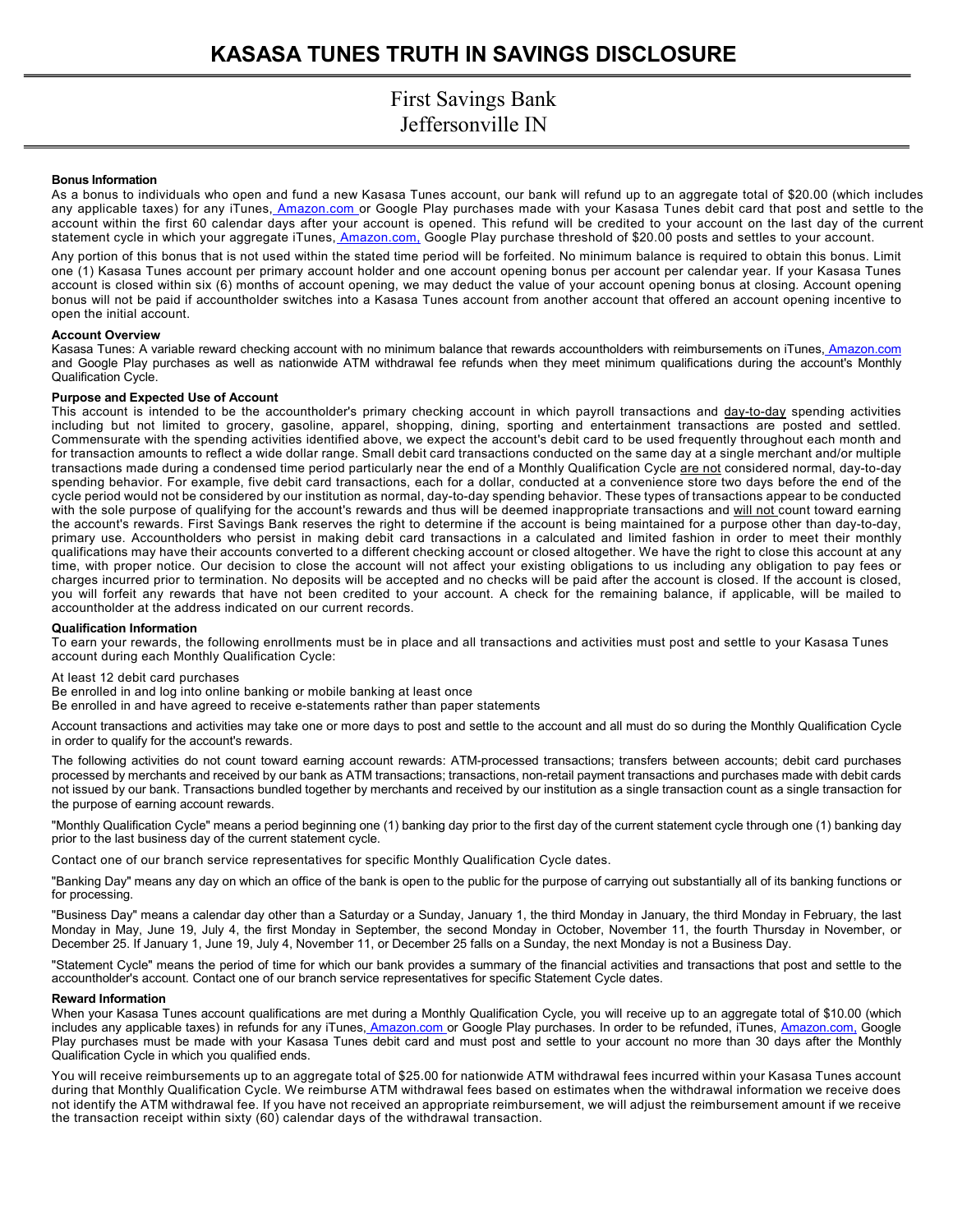### **KASASA TUNES TRUTH IN SAVINGS DISCLOSURE (cont)**

When your Kasasa Tunes account qualifications are not met, iTunes[, Amazon.com](http://amazon.com/) and Google Play purchases and ATM withdrawal fees are not refunded. Rates, rewards, and bonuses, if any, are variable and may change after account is opened; rates may change without notice to you. No minimum balance is required to earn or receive the account's rewards. Rewards less than a penny cannot be distributed. You will automatically qualify for the account's rewards during your account's first statement cycle. If the account is closed before rewards are credited, you will forfeit the rewards.

#### **Reward Administration**

iTune[s, Amazon.com](http://amazon.com/) and Google Play purchases are refunded via a "grant" and "credit" process. On the last day of each Statement Cycle in which you qualify, we establish a refund "grant" of up to and including \$10.00 for your account. Each "grant" is valid for up to and including 30 calendar days. All iTunes<u>[, Amazon.com](http://amazon.com/) a</u>nd Google Play refunds are "credited" against your account's oldest active "grant". If the account is closed, you will forfeit any refunds grants that have not been credited to your account. Rates and rewards are variable and at our discretion may change after account is opened without notice to you. Fees may reduce earnings. No minimum balance is required to earn or to receive the account's rewards. Rewards less than a penny cannot be distributed.

#### **Additional Information**

Account approval, conditions, qualifications, limits, timeframes, enrollments, log-ons and other requirements apply. A \$50.00 minimum deposit is required to open the account. See accompanying schedule of Miscellaneous Fees and Charges for fees that may apply to this account. Enrollment in electronic services (e.g. online banking, e-statements) and log-ons may be required to meet some of the account's qualifications. Limit of one (1) Kasasa Tunes account per primary accountholder. There are no recurring monthly maintenance charges or fees to open or close this account. This account is not to be used for commercial purposes. If the account is closed, you will forfeit any rewards that have not been credited to your account. Contact one of our bank service representatives for additional information, details, restrictions, reward calculations, processing limitations, cycle dates and enrollment instructions. Member FDIC. iTunes is a registered trademark of Apple[, Inc. Amazon.com](http://inc.amazon.com/) is a registered trademark of [Amazon.com.](http://amazon.com/) Google Play is a registered trademark of Google, Inc. Apple Inc.[, Amazon.com](http://amazon.com/) [a](http://amazon.com/)nd Google, Inc. are not participants in or sponsors of this program. Kasasa and Kasasa Tunes are trademarks of Kasasa, Ltd., registered in the U.S.A.

DEPOSIT PRO, Ver. 21.4.0.034 Copr. Finastra USA Corporation 1996, 2022. All Rights Reserved. IN - - L:\CFI\TIS\L772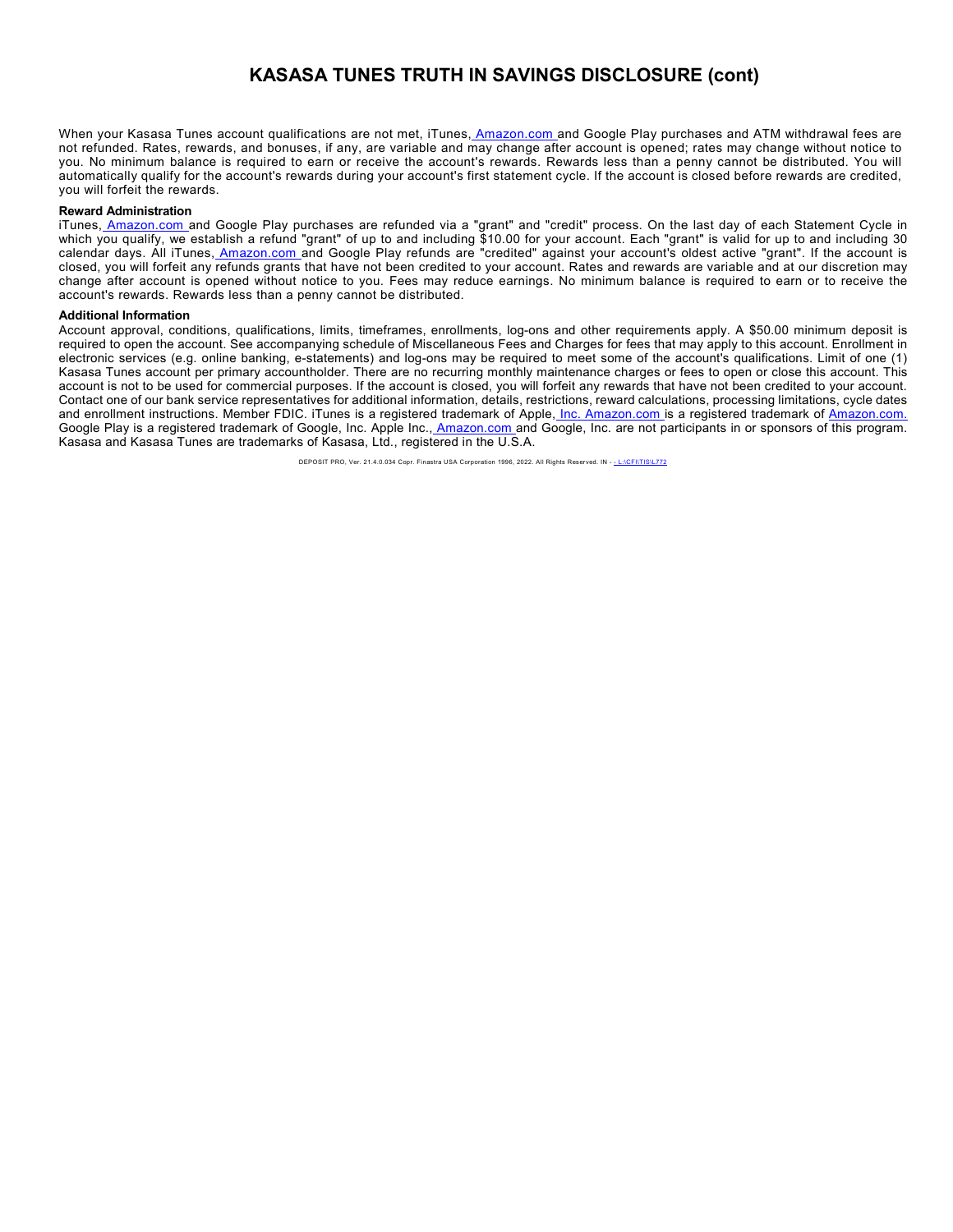Open an Everyday Checking account and keep it simple. No monthly service charge with a \$500.00 average monthly balance or a monthly ACH direct deposit of at least \$100.00. Otherwise a \$5.00 monthly service charge applies. A \$3.00 paper statement fee is waived with estatements.

**Limitations:** You must deposit \$50.00 to open this account.

**Account Fees:** A service charge of \$5.00 will be imposed every month unless an average monthly balance of \$500.00 or more is maintained or a monthly ACH direct deposit of \$100.00 or more is posted to the account within 60 days of account opening. The average monthly balance is calculated by adding the balance in the account each day of the month and dividing the sum by the number of days in the month. A \$3.00 paper statement fee is imposed for printed paper statements, but can be waived with e-Statements.

**The qualifying period begins the first day of the month following the month in which the account is opened. The qualifying period for determining if a service charge is applicable is based on a calendar month (first day through last day). If the account does not meet the requirements to avoid a service charge during the month, the service charge will be assessed on the last day of the following month. For example, if during the month of July (qualifying period of July 1 – July 31), you did not maintain an average monthly balance of \$500.00 or have a monthly ACH direct deposit of at least \$100 or more, you will receive a service charge on your August statement, which would be delivered to you in September** 

DEPOSIT PRO, Ver. 21.2.10.008 Copr. Finastra USA Corporation 1996, 2021. All Rights Reserved. IN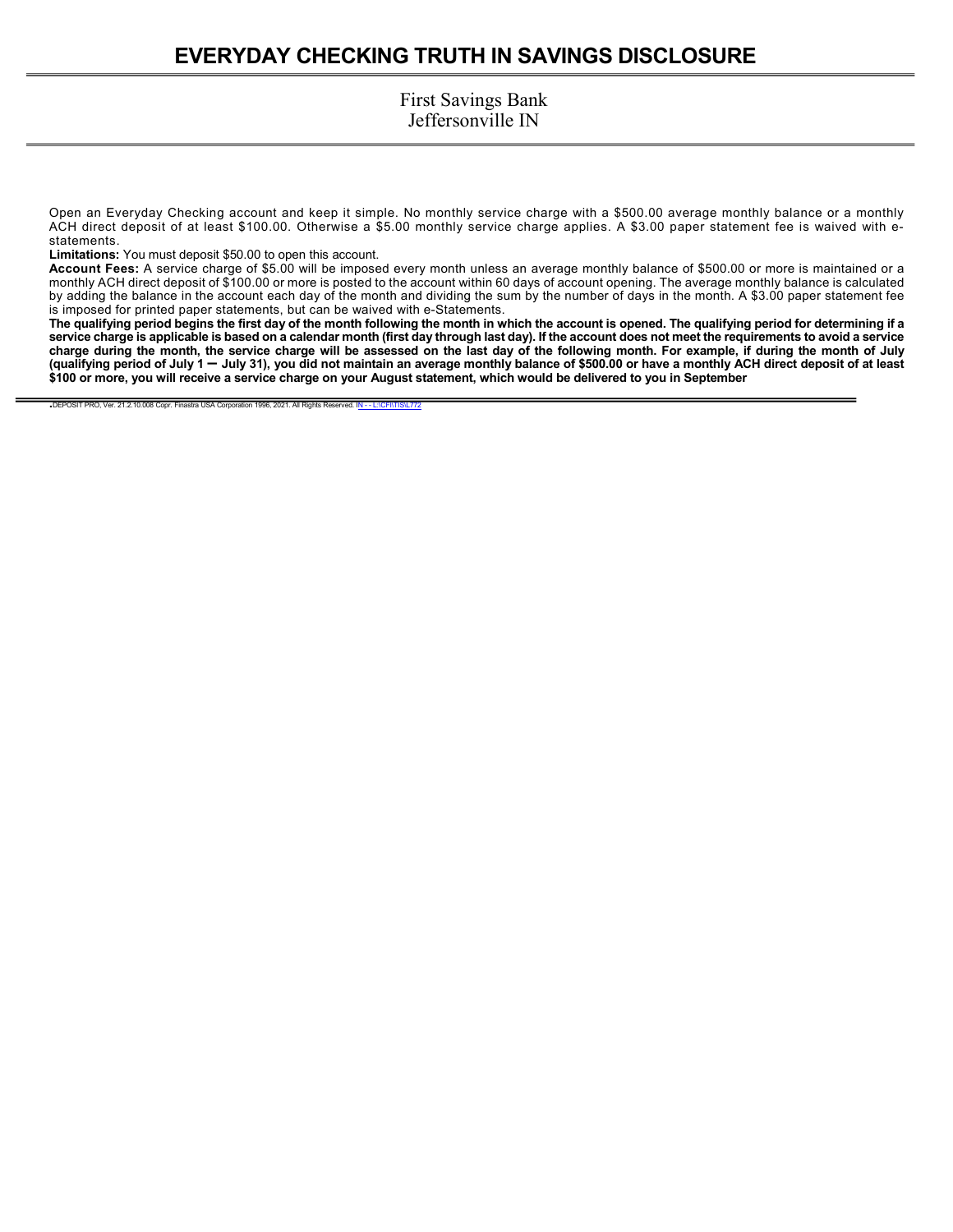# **SENIOR ADVANTAGE CHECKING TRUTH IN SAVINGS DISCLOSURE**

### First Savings Bank Jeffersonville IN

This account is designed for the person who wants to earn interest. Avoid a \$10.00 monthly service charge by maintaining a combined average monthly balance of \$10,000.00 in all related deposit accounts with like ownership. Combined balances include checking, savings, certificate of deposits and IRA accounts. This account comes with two boxes of basic personalized checks each calendar year. Cashier's checks and a 3"x5" safe deposit box, where available, will be provided at no charge. The monthly service charge is waived if the primary or joint account owner is age 50 or over.

**Rate Information:** This Account is an interest bearing account. If the daily balance is less than \$10,000.00, the interest rate paid on the entire balance in the account will be 0.01% with an annual percentage yield of 0.01%. If the daily balance is more than \$9,999.99, but less than \$25,000.00, the interest rate paid on the entire balance in the account will be 0.15% with an annual percentage yield of 0.15%. If the daily balance is more than \$49,999.99 the interest rate paid on the entire balance in the account will be 0.25% with an annual percentage yield of 0.25%. The interest rate and annual percentage yield may change. At our discretion, we may change the interest rate on the account at any time, without prior notice. Interest begins to accrue on the business day you deposit noncash items (for example, checks). Interest will be compounded monthly and will be credited to the account monthly.

**Balance Information:** We use the daily balance method to calculate the interest on the account. This method applies a daily periodic rate to the principal in the account each day.

**Limitations:** You must deposit \$50.00 to open this account.

**Account Fees:** A combined average monthly balance of \$10,000.00 or more in qualifying personal deposit accounts is required to avoid a monthly service charge of \$10.00. Qualifying personal deposit accounts include this checking account, and any other checking, savings, certificate of deposit and IRA accounts. The combined average monthly balance is determined by adding the ending balance in the combined accounts each day of the month and dividing the sum by the number of days in the month. The monthly service charge is waived if the primary or joint account owner is age 50 or over.

**The qualifying period begins the first day of the month following the month in which the account is opened. The qualifying period for determining if a service charge is applicable is based on a calendar month (first day through last day). If the account does not meet the requirements to avoid a service charge during the month, the service charge will be assessed on the last day of the following month. For example, if during the month of July (qualifying period of July 1 – July 31), you did not maintain a combined average monthly balance of \$10,000.00 or are not age 50 or older, you will receive a service charge on your August statement, which would be delivered to you in September.** 

DEPOSIT PRO, Ver. 21.2.10.008 Copr. Finastra USA Corporation 1996, 2021. All Rights Reserved. IN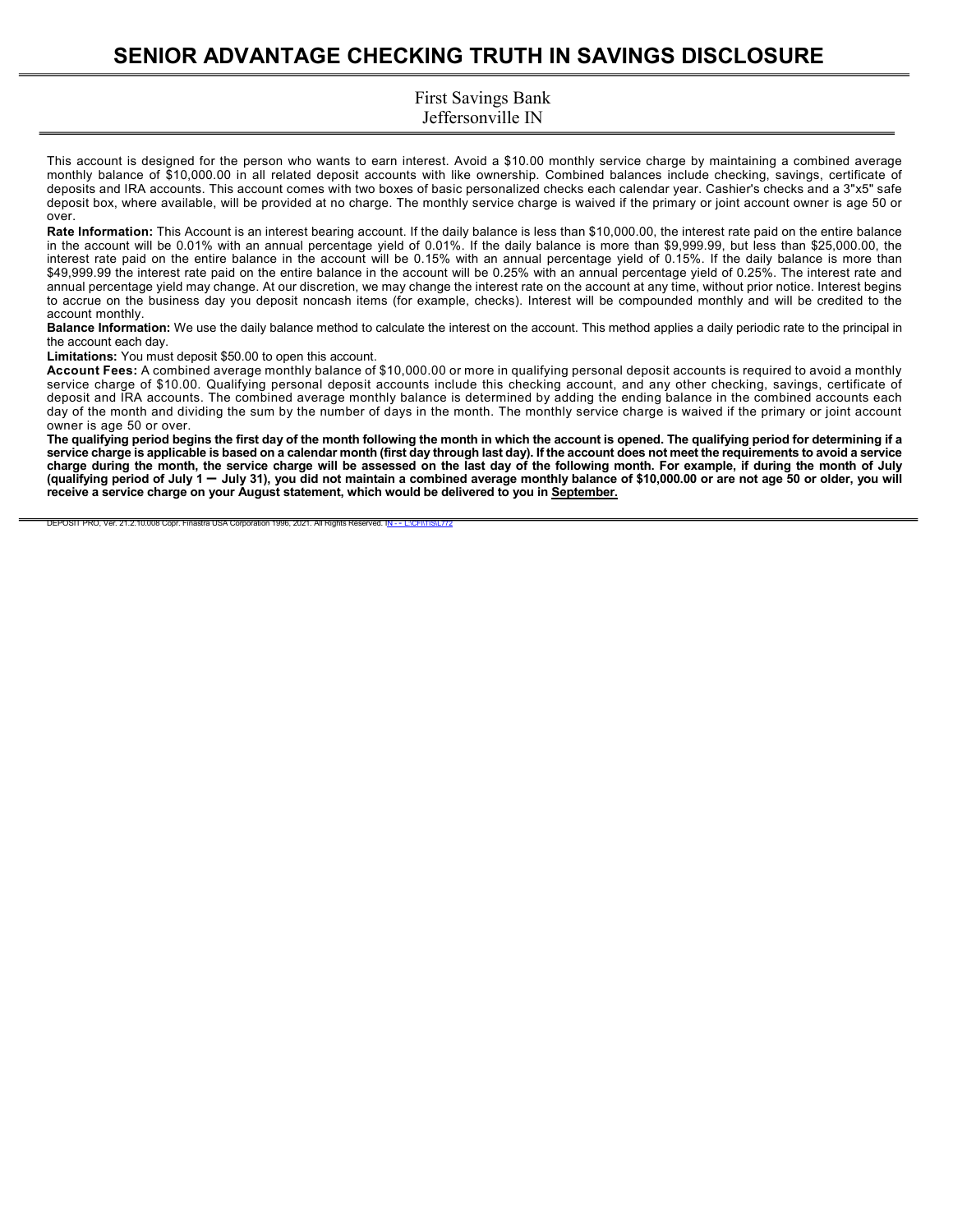# **STATEMENT SAVINGS TRUTH IN SAVINGS DISCLOSURE**

### **First Savings Bank Jeffersonville IN**

**Rate Information:** This Account is an interest bearing account. If the daily balance is less than \$10,000.00, the interest rate paid on the entire balance in the account will be 0.01% with an annual percentage yield of 0.01%. If the daily balance is more than \$9,999.99, but less than \$25,000.00, the interest rate paid on the entire balance in the account will be 0.05% with an annual percentage yield of 0.05%. If the daily balance is more than \$24,999.99, but less than \$50,000.00, the interest rate paid on the entire balance in the account will be 0.05% with an annual percentage yield of 0.05%. If the daily balance is more than \$49,999.99 the interest rate paid on the entire balance in the account will be 0.07% with an annual percentage yield of 0.07%.

The interest rate and annual percentage yield may change. At our discretion, we may change the interest rate on the account at any time, without prior notice. Interest begins to accrue on the business day you deposit noncash items (for example, checks). Interest will be compounded quarterly and will be credited to the account quarterly.

**Balance Information:** We use the daily balance method to calculate the interest on the account. This method applies a daily periodic rate to the principal in the account each day. We will use an interest accrual basis of 365 for each day in the year. You must maintain a minimum balance of \$50.00 in the account each day to obtain the disclosed annual percentage yield.

**Limitations:** You must deposit \$50.00 to open this account. You may make six (6) transfers from your account each four (4) week or similar period, if by preauthorized or automatic transfer, or telephone (including data transmission) agreement, order or instruction or by check, draft, debit card or similar order (including POS transactions), made by the depositor and payable to third parties. Transfers and withdrawals made in person, by messenger, by mail or at an ATM are unlimited.

**Account Fees:** A service charge of \$1.00 will be imposed every month if the balance in the account falls below \$50.00 any business day of the month. A \$5 service charge will be assessed for each limited transaction over 6 per month. A 1.00 service charge will be assessed for each teller assisted withdrawal exceeding 4 per month. The following fee applies to this account: Savings - Limited transactions over 6 per statement cycle: \$5.00 for each debit over 6.

DEPOSIT PRO, Ver. 21.4.0.034 Copr. Finastra USA Corporation 1996, 2022. All Rights Reserved. IN - IN - L:\CFI\TIS\L765 TR-110467